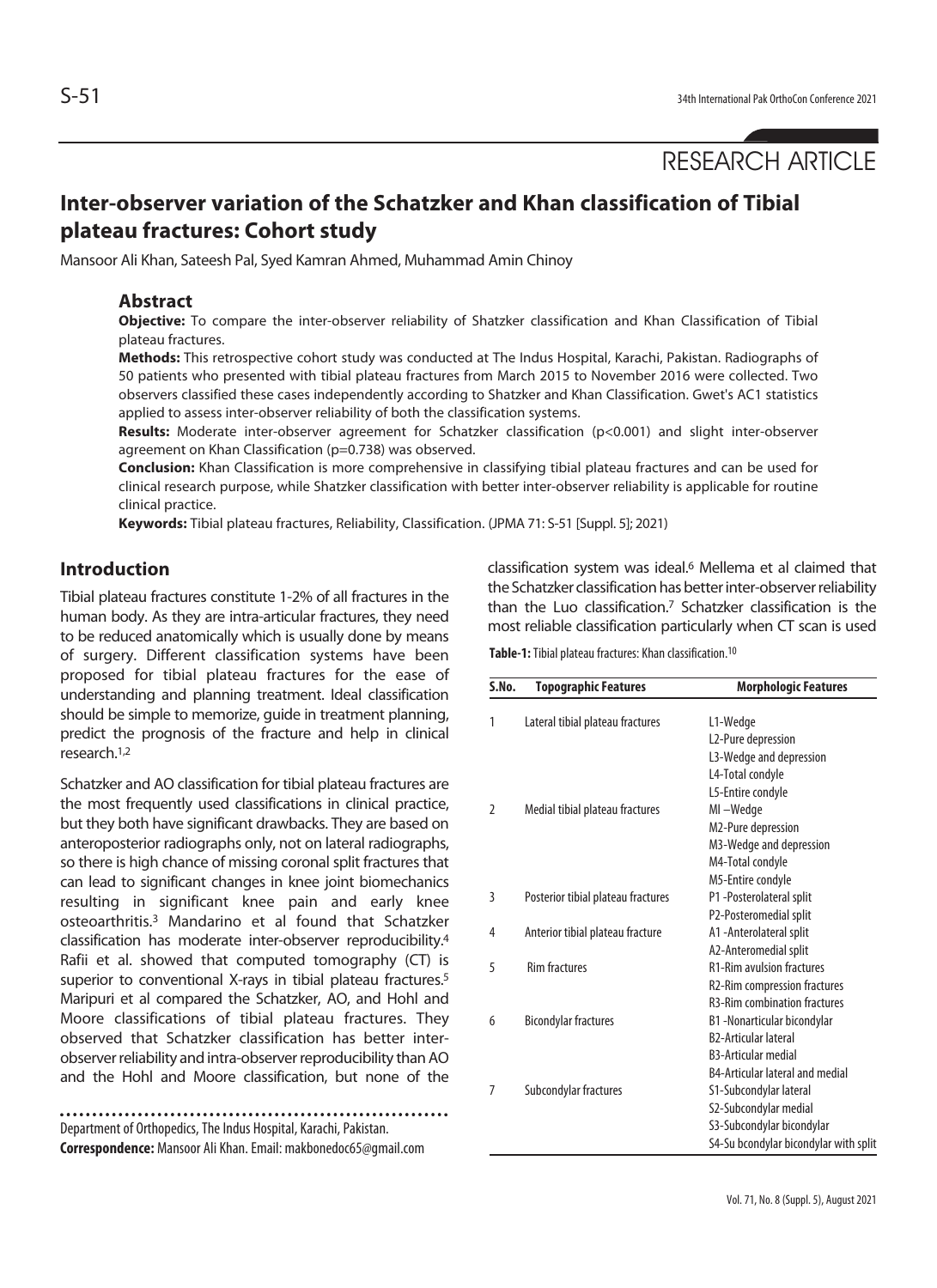to assess the tibial plateau fracture configuration. On the other hand, revised Duparc classification has a poor reliability due to its complexity and different morphological subtypes.<sup>8</sup>

Schatzker et al described classical and simple classification for tibial plateau fractures which included anatomical characteristics of fracture and its location, guided in treatment plan and provided some estimate of prognosis.9 Khan et al introduced a more comprehensive classification for tibial plateau fractures, which included most of the fracture types, especially fractures in lateral radiographs to improve understanding of fracture configuration (Table-1).10

This study was performed to compare the inter-observer reliability of Shatzker classification and Khan Classification of tibial plateau fractures, to develop a still more reliable classification system.

#### **Methods**

This was a retrospective cohort study conducted at The Indus Hospital, Karachi, Pakistan. Patients who were skeletally mature and presented with tibial plateau fracture, had good quality anteroposterior (AP) and lateral radiographs of proximal tibia with knee joint were included in the study. Data was collected from March 2015 to November 2016. The estimated sample size was derived from the online Raosoft sample size calculator.11 Sample size was calculated based on a response rate of 50%, a confidence interval of 90%, and a margin of error of 5%.

All the cases were arranged on a proforma and numbered randomly. Two observers who were orthopaedic residents at different levels of training (Observer I: Orthopaedic resident year 3, Observer II: Orthopaedic resident year 2) classified these cases independently according to Shatzker9 and Khan Classification.10 Before the start of study, each observer completed a training session on both classification systems. Both observers were given adequate time for assessing the radiographs. Clinical details of patients including their presentation or management were not provided to observers. Classifications choices were made at the first viewing and no feedback was given to observers.

Data included age and gender of patients, Shatzker and Khan classification of all tibial plateau fractures by 2 different observers. Data from both observers was entered on Microsoft excel sheets. Data was then transferred to SPSS version 21.0 for analysis. Mean  $\pm$  SD computed for age. Frequency and percentage computed for gender. Gwet's AC1 statistics<sup>12</sup> was applied to assess inter-rater reliability of both the classification systems.

## **Results**

Total of 50 patients with tibial plateau fractures who met the inclusion criteria and had good quality



**40 to 60 years: 21 (42%); 60 to 70 years: 1 (2%) Figure-1:** Age of the patients.

**Table-2:** Inter-observer variation of Shatzker classification (Observer I in rows and Observer II in columns).

| <b>Schatzker</b>      |         | <b>Schatzker classification by Obsever II</b> | <b>Total</b> | P-value |         |          |                     |
|-----------------------|---------|-----------------------------------------------|--------------|---------|---------|----------|---------------------|
| <b>classification</b> |         | Ш                                             | IV           |         | VI      |          | Gwet's AC1 (95% CI) |
| by Observer I         | $n$ (%) | $n$ (%)                                       | $n$ (%)      | $n$ (%) | $n$ (%) | $n$ (%)  |                     |
|                       | 1(2)    | 0(0)                                          | 0(0)         | 0(0)    | (2)     | 2(4)     |                     |
| II                    | 0(0)    | 8(16)                                         | 0(0)         | 0(0)    | 0(0)    | 8(16)    |                     |
| Ш                     | 0(0)    | 1(2)                                          | 0(0)         | 0(0)    | 0(0)    | 1(2)     |                     |
| IV                    | 1(2)    | 0(0)                                          | 9(18)        | 3(6)    | 0(0)    | 13(26)   | p<0.001**+          |
| V                     | 0(0)    | 1(2)                                          | 0(0)         | 4(8)    | 7(14)   | 12(24)   | $0.50(0.34-0.67)$   |
| VI                    | 0(0)    | 0(0)                                          | 0(0)         | 0(0)    | 14(28)  | 14(28)   |                     |
| Total                 | 2(4)    | 10(20)                                        | 9(18)        | 7(14)   | 22(44)  | 50 (100) |                     |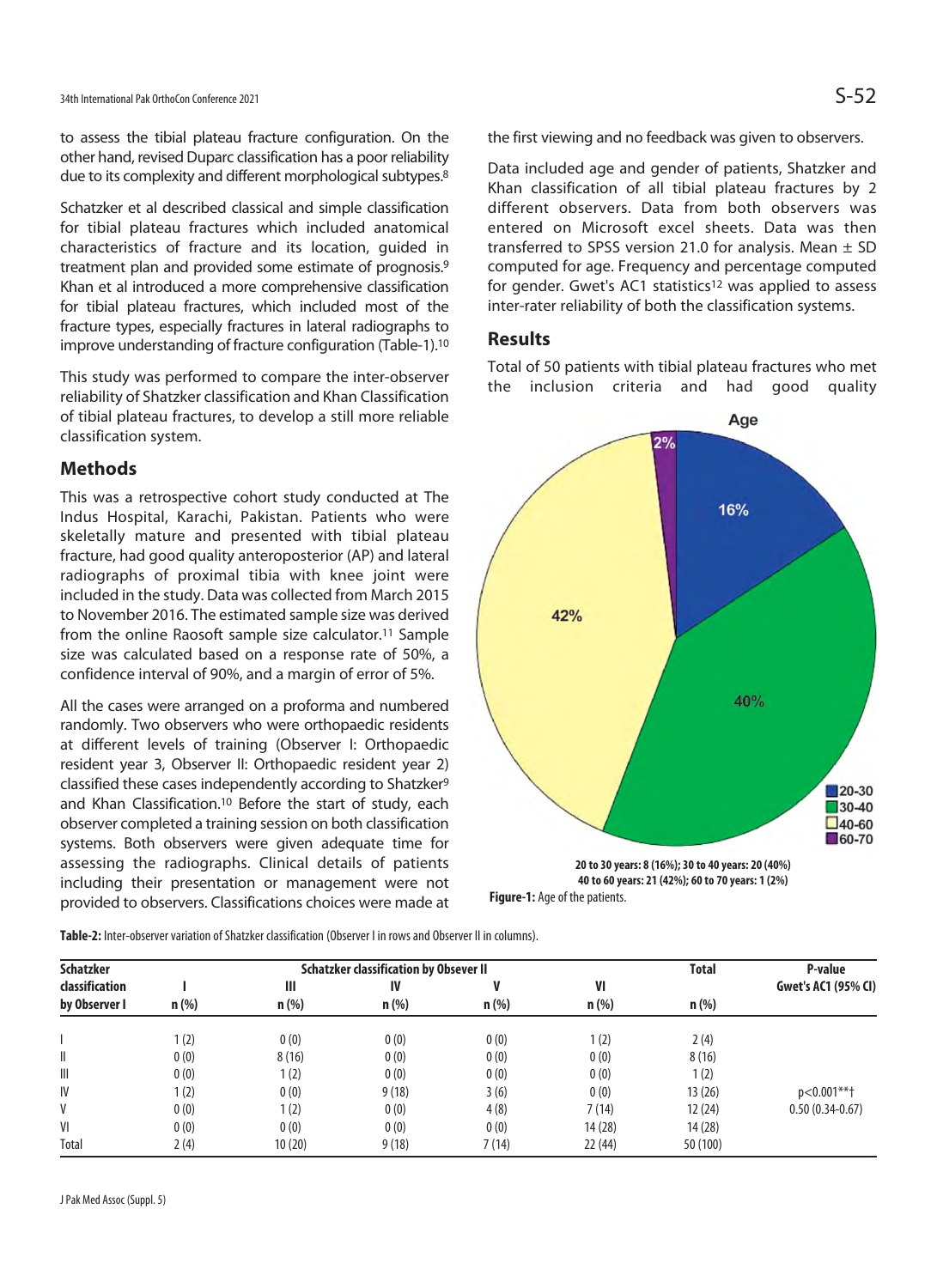| <b>Khan classification</b><br>Khan classification by Obsever II |                      |                      |               |                           |                           |               |               |               |                           |               |                      |                      |                  |                                      |
|-----------------------------------------------------------------|----------------------|----------------------|---------------|---------------------------|---------------------------|---------------|---------------|---------------|---------------------------|---------------|----------------------|----------------------|------------------|--------------------------------------|
| by Observer I                                                   | <b>B2</b><br>$n$ (%) | <b>B4</b><br>$n$ (%) | L1<br>$n$ (%) | L <sub>2</sub><br>$n$ (%) | L <sub>3</sub><br>$n$ (%) | L5<br>$n$ (%) | M3<br>$n$ (%) | M4<br>$n$ (%) | M <sub>5</sub><br>$n$ (%) | S1<br>$n$ (%) | <b>S2</b><br>$n$ (%) | <b>S4</b><br>$n$ (%) | Total<br>$n$ (%) | P-Value<br><b>Gwet's AC1 (95%Cl)</b> |
| B <sub>4</sub>                                                  | 1(2)                 | 4(8)                 | 0(0)          | 0(0)                      | 0(0)                      | 0(0)          | 0(0)          | 0(0)          | 0(0)                      | 2(4)          | 1(2)                 | 0(0)                 | 8(16)            |                                      |
| L <sub>2</sub>                                                  | 0(0)                 | 0(0)                 | 0(0)          | 0(0)                      | 1(2)                      | 0(0)          | 0(0)          | 0(0)          | 0(0)                      | 0(0)          | 0(0)                 | 0(0)                 | 1(2)             |                                      |
| L <sub>3</sub>                                                  | 0(0)                 | 0(0)                 | 0(0)          | 0(0)                      | 1(2)                      | 0(0)          | 0(0)          | 0(0)          | 0(0)                      | 0(0)          | 0(0)                 | 0(0)                 | 1(2)             |                                      |
| L4                                                              | 1(2)                 | 0(0)                 | 1(2)          | 0(0)                      | 5(10)                     | 0(0)          | 0(0)          | 0(0)          | 0(0)                      | 0(0)          | 0(0)                 | 0(0)                 | 7(14)            |                                      |
| L <sub>5</sub>                                                  | 0(0)                 | 0(0)                 | 0(0)          | 0(0)                      | 1(2)                      | 0(0)          | 0(0)          | 0(0)          | 0(0)                      | 0(0)          | 0(0)                 | 0(0)                 | 1(2)             |                                      |
| M <sub>3</sub>                                                  | 0(0)                 | 0(0)                 | 0(0)          | 0(0)                      | 0(0)                      | 0(0)          | 1(2)          | 0(0)          | 0(0)                      | 0(0)          | 0(0)                 | 0(0)                 | 1(2)             |                                      |
| M <sub>4</sub>                                                  | 0(0)                 | 1(2)                 | 0(0)          | 0(0)                      | 0(0)                      | 0(0)          | 0(0)          | 0(0)          | 0(0)                      | 0(0)          | 0(0)                 | 0(0)                 | 1(2)             | $0.738+$                             |
| M <sub>5</sub>                                                  | 0(0)                 | 2(4)                 | 1(2)          | 0(0)                      | 0(0)                      | 0(0)          | 1(2)          | 2(4)          | 4(8)                      | 0(0)          | 0(0)                 | 0(0)                 | 10(20)           | $0.26(0.12-0.39)$                    |
| P <sub>1</sub>                                                  | 0(0)                 | 0(0)                 | 0(0)          | 1(2)                      | 0(0)                      | 0(0)          | 0(0)          | 0(0)          | 0(0)                      | 0(0)          | 0(0)                 | 0(0)                 | 1(2)             |                                      |
| P <sub>2</sub>                                                  | 0(0)                 | 0(0)                 | 0(0)          | 0(0)                      | 0(0)                      | 0(0)          | 0(0)          | 1(2)          | 0(0)                      | 0(0)          | 0(0)                 | 0(0)                 | 1(2)             |                                      |
| S1                                                              | 0(0)                 | 0(0)                 | 0(0)          | 0(0)                      | 0(0)                      | 0(0)          | 0(0)          | 0(0)          | 0(0)                      | 2 (4)         | 0(0)                 | 0(0)                 | 2(4)             |                                      |
| S <sub>3</sub>                                                  | 0(0)                 | 0(0)                 | 0(0)          | 0(0)                      | 0(0)                      | 0(0)          | 0(0)          | 0(0)          | 0(0)                      | 0(0)          | 0(0)                 | 2(4)                 | 2(4)             |                                      |
| S4                                                              | 1(2)                 | 2(4)                 | 0(0)          | 0(0)                      | 0(0)                      | 1(2)          | 0(0)          | 0(0)          | 0(0)                      | 4(8)          | 3(6)                 | 3(6)                 | 14(28)           |                                      |
| Total                                                           | 3(6)                 | 9(18)                | 2(4)          | 1(2)                      | 8(16)                     | 1(2)          | 2(4)          | 3(6)          | 4(8)                      | 8(16)         | 4(8)                 | 5(10)                | 50 (100)         |                                      |

B2-Articular lateral, B4-Articular lateral and medial, L2-Pure depression, L3-Wedge and depression, L4-Total condyle,

L5-Entire condyle, M3-Wedge and depression, M4-Total condyle, M5-Entire condyle, P1 -Posterolateral split

P2-Posteromedial split, S1-Subcondylar lateral, S2-Subcondylar medial, S3-Subcondylar bicondylar,

S4-Su bcondylar bicondylar with split.



**Figure-2:** Sex of patients.

anteroposterior (AP) and lateral radiographs of proximal tibia with knee joint were enrolled in the study. Mean age of patients was  $40 \pm 9.45$  years. Eight (16%) patients were between 20 to 30 years, 20 (40%) between 30 to 40 years, 21 (42%) between 40 to 60 years and 1 (2%) patient was

between 60 to 70 years (Figure-1). There were 49 (98%) males and only 1 (2%) female (Figure-2).

Regarding inter-observer variation, moderate interobserver agreement for Schatzker classification was observed (p<0.001) (Table-2). Both the observers agreed on 29 (58%) cases while disagreed on 21(42%) cases.

Slight inter-observer agreement on Khan Classification (p=0.738) was observed (Table-3). Both the observers agreed on 15 (30%) cases only while disagreed on 35 (70%) cases. Many subtypes of Khan classifications were not found in provided radiographs by both the observers.

#### **Discussion**

A useful classification in orthopaedic surgery which reliably categorizes fracture type, helps in communication in clinical practice, guides in treatment and is an aid in clinical research. Most frequently used classifications in tibial plateau fractures include Schatzker and AO classifications. There are multiple modifications and new proposals of classifications systems but they need to be reliable in terms of intra and inter-observer variation. There are many comparisons among the current classifications of tibial plateau fractures.13

Fractures of tibial plateau are common and difficult to treat and optimum treatment is matter of controversy. The anatomic differences between medial and lateral tibial plateau should be considered when planning to fix these injuries. Apparently, dividing tibial plateau fractures into